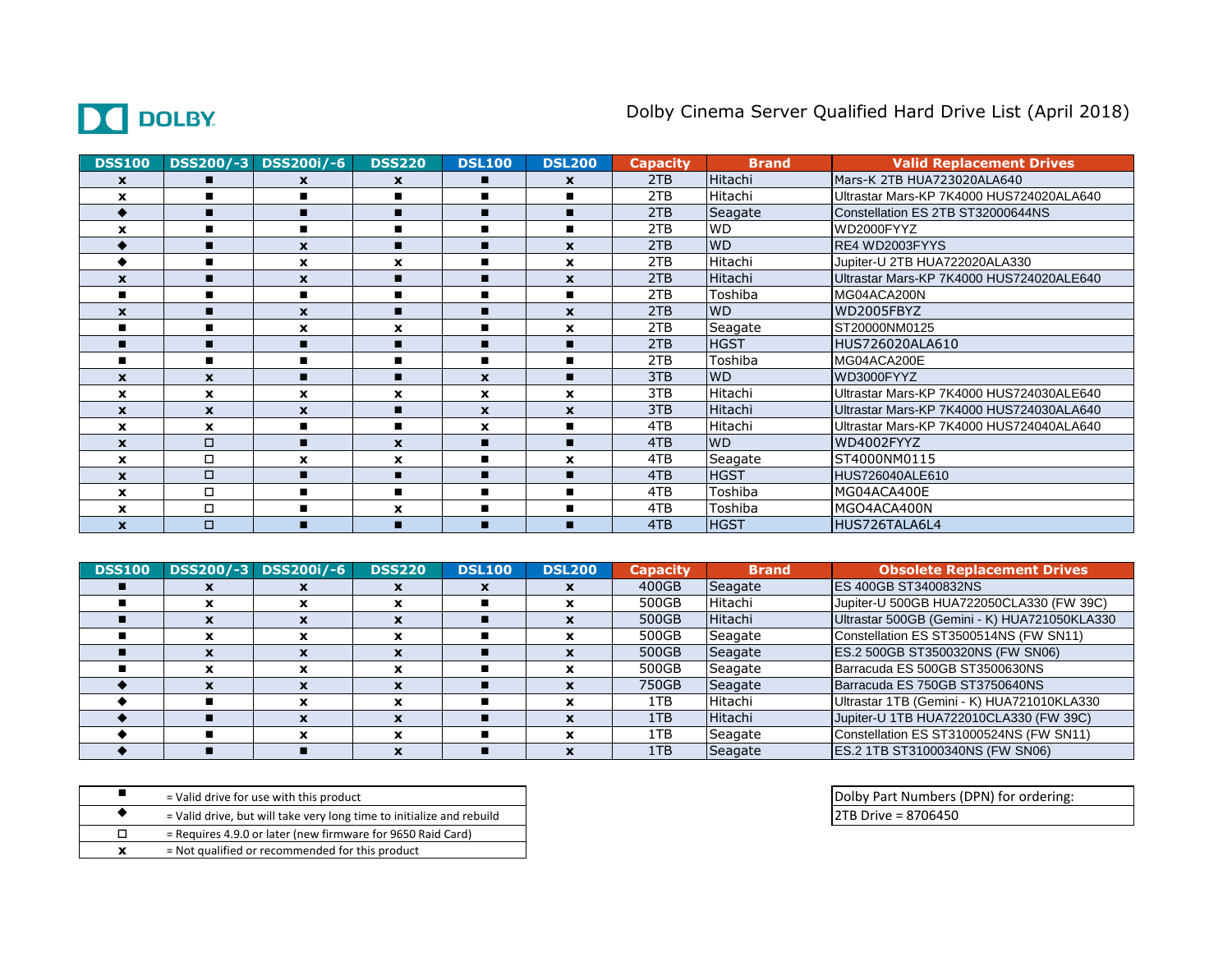

| DCP2000/2K4  | <b>ShowVault 3RU/4RU</b> | <b>IMS1000</b>   | <b>IMS2000</b>   | <b>IMS3000</b> | <b>Capacity</b> | <b>Size</b> | <b>Brand</b>   | <b>Valid Replacement Drives</b> |
|--------------|--------------------------|------------------|------------------|----------------|-----------------|-------------|----------------|---------------------------------|
|              |                          | $\mathbf{x}$     | $\mathbf{x}$     | $\mathbf{x}$   | 1TB             | 3.5"        | <b>HGST</b>    | HUA722010CLA330 - 0A39289       |
|              |                          | $\mathbf{x}$     | X                | $\mathbf{x}$   | 1TB             | 3.5"        | Hitachi        | HDU722010CLA330 - 0A39289       |
|              |                          | $\mathbf{x}$     | $\mathbf{x}$     | $\mathbf{x}$   | 1TB             | 3.5"        | <b>Hitachi</b> | HDE721010SLA330 - 0A38028       |
|              |                          | $\mathbf{x}$     | <b>x</b>         | $\mathbf{x}$   | 1TB             | 3.5"        | Hitachi        | HUA721010KLA330 - 0A35772       |
| п.           |                          | $\mathbf{x}$     | $\boldsymbol{x}$ | $\mathbf{x}$   | 1TB             | 3.5"        | <b>WD</b>      | WD1005FBYZ - 01YCBB1            |
|              |                          | $\mathbf{x}$     | <b>x</b>         | $\mathbf{x}$   | 1TB             | 3.5"        | <b>WD</b>      | WD1004FBYZ - 01YCBB0            |
|              |                          | $\mathbf{x}$     | $\mathbf{x}$     | $\mathbf{x}$   | 1TB             | 3.5"        | <b>WD</b>      | WD1003FBYZ - 010FB0             |
|              |                          | $\mathbf{x}$     | <b>x</b>         | $\mathbf{x}$   | 1TB             | 3.5"        | <b>WD</b>      | WD1003FBYX - 18Y7B0             |
|              | п                        | X                | $\mathbf{x}$     | $\mathbf{x}$   | 1TB             | 3.5"        | <b>WD</b>      | WD1003FBYX - 01Y7B1             |
| $\mathbf{x}$ | x                        | п                |                  |                | 1TB             | 2.5"        | Hitachi        | HCC541010A9E630 - 0J39723       |
| $\mathbf{x}$ | $\mathbf x$              | $\mathbf{x}$     |                  |                | 2TB             | 2.5"        | Micron (SSD)   | MTFDDAK2T0TBN-1AR1ZABYY         |
|              |                          | $\mathbf{x}$     | $\boldsymbol{x}$ | $\mathbf{x}$   | 2TB             | 3.5"        | Toshiba        | MG04ACA200N                     |
|              |                          | $\mathbf{x}$     | $\mathbf{x}$     | $\mathbf{x}$   | 2TB             | 3.5"        | <b>WD</b>      | WD2005FBYZ - 01YCBB1            |
|              |                          | x                | X                | $\mathbf{x}$   | 2TB             | 3.5"        | <b>WD</b>      | WD2004FBYZ - 01YCBB0            |
| п.           |                          | $\mathbf{x}$     | $\mathbf x$      | $\mathbf{x}$   | 2TB             | 3.5"        | <b>HGST</b>    | HUS726020ALA610 - 0F23092       |
|              |                          | $\mathbf{x}$     | x                | $\mathbf{x}$   | 2TB             | 3.5"        | <b>HGST</b>    | HUS726020ALE610 - 0F23009       |
|              |                          | $\boldsymbol{x}$ | $\mathbf{x}$     | $\mathbf{x}$   | 2TB             | 3.5"        | <b>HGST</b>    | HUS724020ALA640 - 0F14690       |
|              |                          | $\mathbf{x}$     | x                | $\mathbf{x}$   | 2TB             | 3.5"        | Hitachi        | HUS724020ALE640 - 0F14685       |
| п.           |                          | $\mathbf{x}$     | X                | $\mathbf{x}$   | 4TB             | 3.5"        | Toshiba        | MG04ACA400E                     |
|              |                          | $\mathbf{x}$     | X                | $\mathbf{x}$   | 4TB             | 3.5"        | Toshiba        | MG04ACA400N                     |
|              |                          | $\mathbf{x}$     | $\mathbf{x}$     | $\mathbf{x}$   | 4TB             | 3.5"        | <b>HGST</b>    | HUS726040ALA610                 |
|              |                          | $\mathbf{x}$     | X                | $\mathbf{x}$   | 4TB             | 3.5"        | <b>HGST</b>    | HUS726040ALE610                 |

- = Valid drive for use with this product
- **x**  $=$  Not qualified or recommended for this product  $\qquad$   $\qquad$   $\qquad$   $\qquad$   $\qquad$   $\qquad$   $\qquad$   $\qquad$   $\qquad$   $\qquad$   $\qquad$   $\qquad$   $\qquad$   $\qquad$   $\qquad$   $\qquad$   $\qquad$   $\qquad$   $\qquad$   $\qquad$   $\qquad$   $\qquad$   $\qquad$   $\qquad$   $\qquad$   $\qquad$   $\qquad$   $\qquad$

■  $=$  Valid drive for use with this product<br>
x  $=$  Not qualified or recommended for this product<br>
x  $=$  Not qualified or recommended for this product Doremi 2TB Drive = HT2TB-SATA Doremi 4TB Drive =  $8707217$ IMS 1TB HDD = 8707020 IMS 2TB SSD = 8707215